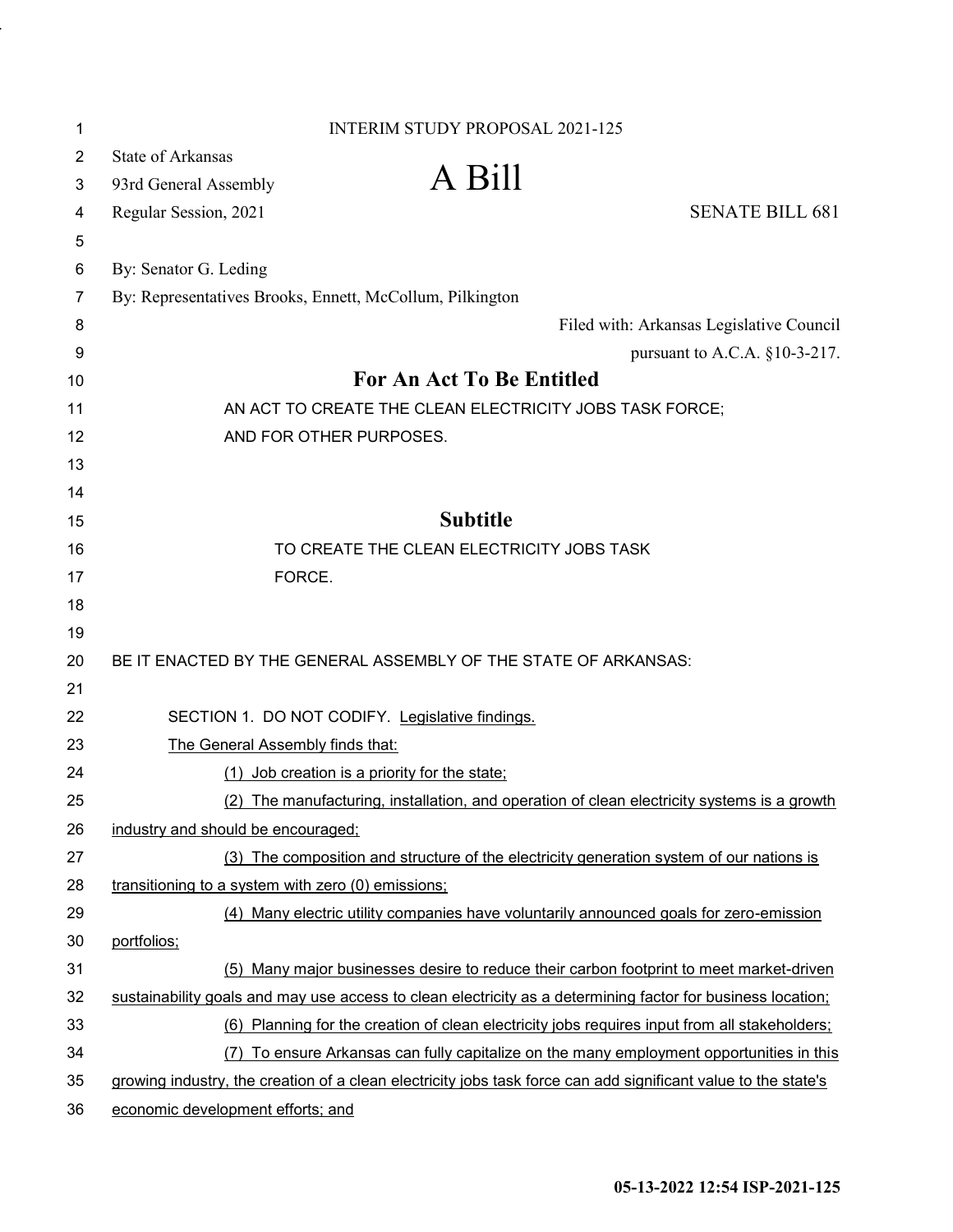| 1  | (8) By promoting the adoption of clean electricity by Arkansas businesses and expanding                       |
|----|---------------------------------------------------------------------------------------------------------------|
| 2  | on clean electricity technical training options with educational institutions, the state can continue to grow |
| 3  | its economy while taking advantage of some of the most innovative initiatives in the nation.                  |
| 4  |                                                                                                               |
| 5  | SECTION 2. TEMPORARY LANGUAGE. DO NOT CODIFY. Clean Electricity Jobs Task Force                               |
| 6  | - Creation - Duties.                                                                                          |
| 7  | (a) As used in this section:                                                                                  |
| 8  | (1) "Carbon dioxide equivalent" means a metric measure used to compare the emissions                          |
| 9  | from various greenhouse gases on the basis of the global warming potential of the greenhouse gases by         |
| 10 | converting the amount of other greenhouse gases to the equivalent amount of carbon dioxide with the           |
| 11 | same global warming potential;                                                                                |
| 12 | (2) "Carbon intensity" means the amount of global warming potential of greenhouse                             |
| 13 | gases emitted to produce a given amount of electrical power, measured on an annual basis and                  |
| 14 | expressed in grams of carbon dioxide equivalent per kilowatt hour;                                            |
| 15 | (3) "Direct emissions" means the carbon intensity of emissions from operation and                             |
| 16 | maintenance of an energy source:                                                                              |
| 17 | (4) "Greenhouse gas" means carbon dioxide, methane, nitrous oxide,                                            |
| 18 | hydrofluorocarbons, perfluorocarbons, sulfur hexafluoride, and any other gas identified by the Arkansas       |
| 19 | Pollution Control and Ecology Commission as a gas that traps heat in the atmosphere:                          |
| 20 | (5)(A) "Indirect emissions" means the carbon intensity of the full energy chain for an                        |
| 21 | energy resource, exclusive of the direct emissions.                                                           |
| 22 | (B) "Indirect emissions" includes without limitation the:                                                     |
| 23 | (i) Mining, processing, and transportation of materials for energy                                            |
| 24 | resource equipment;                                                                                           |
| 25 | (ii) Manufacturing, transportation, and installation of energy resource                                       |
| 26 | equipment;                                                                                                    |
| 27 | (iii) Decommissioning or disposal of energy resource equipment; and                                           |
| 28 | (iv) Mining, processing, and transportation of combustion fuel;                                               |
| 29 | (6) "Life cycle emissions" means the sum of direct emissions and indirect emissions for a                     |
| 30 | given energy resource, expressed in carbon intensity per unit of energy generated; and                        |
| 31 | (7) "Net-zero emissions" means electricity production that achieves a nominal value of                        |
| 32 | zero grams (0g) carbon intensity life cycle emissions, measured on an annual basis.                           |
| 33 | (b) There is created the Clean Electricity Jobs Task Force.                                                   |
| 34 | (c)(1) The task force shall consist of the following members:                                                 |
| 35 | (A) One (1) cochair appointed from the membership of the Senate by the                                        |
| 36 | President Pro Tempore of the Senate:                                                                          |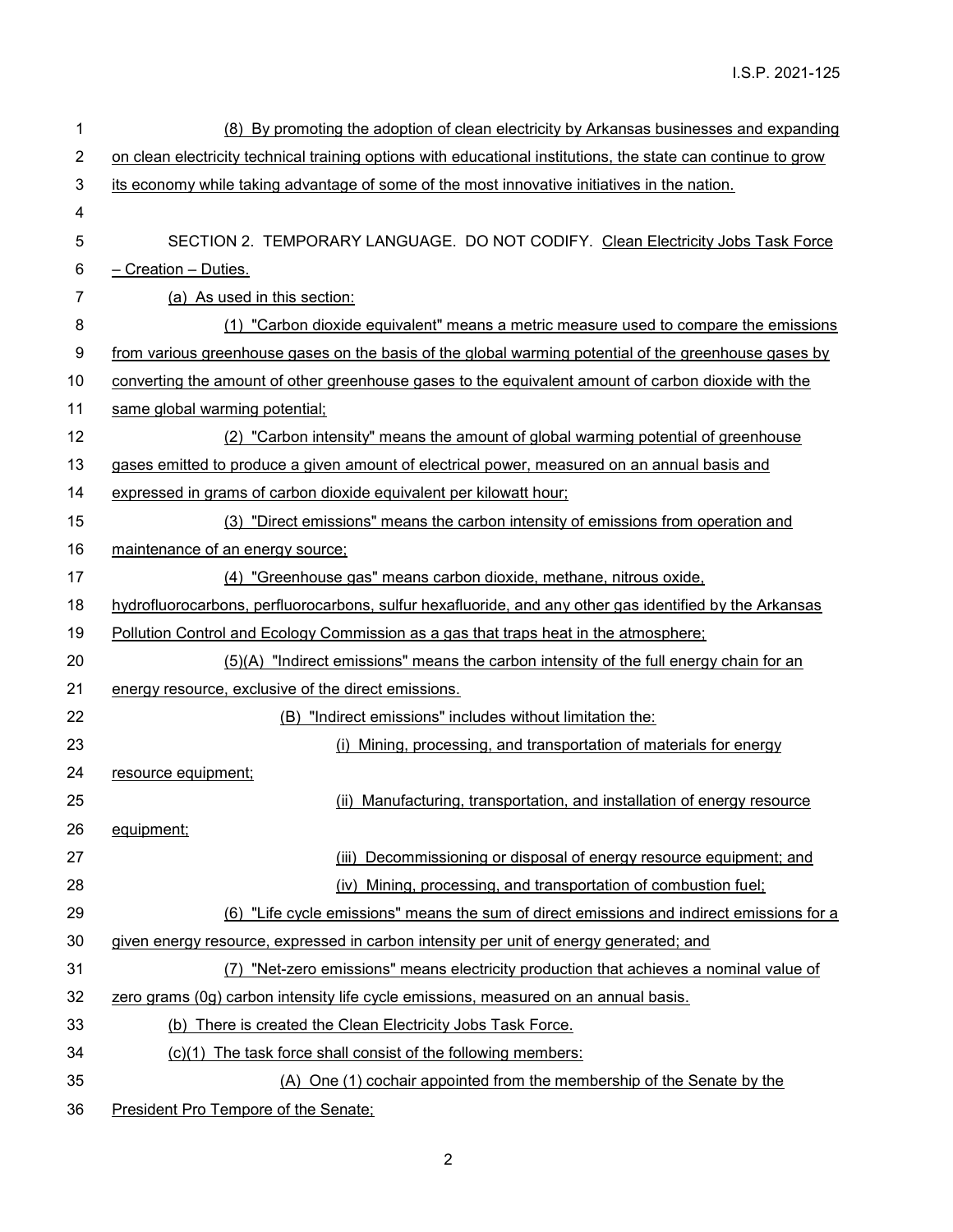| 1              |                                      | (B) One (1) cochair appointed from the membership of the House of                                     |
|----------------|--------------------------------------|-------------------------------------------------------------------------------------------------------|
| $\overline{2}$ |                                      | Representatives by the Speaker of the House of Representatives;                                       |
| 3              |                                      | (C) One (1) co-vice chair appointed from the membership of the Senate by the                          |
| 4              | President Pro Tempore of the Senate; |                                                                                                       |
| 5              |                                      | (D) One (1) co-vice chair appointed from the membership of the House of                               |
| 6              |                                      | Representatives by the Speaker of the House of Representatives;                                       |
| 7              |                                      | (E) The Chair of the Arkansas Pollution Control and Ecology Commission or his                         |
| 8              | or her designee;                     |                                                                                                       |
| 9              |                                      | (F) The Chair of the Arkansas Public Service Commission or his or her                                 |
| 10             | designee;                            |                                                                                                       |
| 11             |                                      | (G) The Secretary of the Department of Commerce or his or her designee; and                           |
| 12             |                                      | (H) The following members appointed by the cochairs of the task force:                                |
| 13             |                                      | (i) One (1) representative of an investor-owned electric utility in the                               |
| 14             | state;                               |                                                                                                       |
| 15             |                                      | (ii) One (1) representative of a member-owned electric cooperative in                                 |
| 16             | the state;                           |                                                                                                       |
| 17             |                                      | (iii) One (1) representative of the Arkansas Municipal Power                                          |
| 18             | Association;                         |                                                                                                       |
| 19             |                                      | (iv) Two (2) representatives from industry and business in the state:                                 |
| 20             |                                      | (v) Four (4) representatives from conservation or environmental                                       |
| 21             | organizations in the state:          |                                                                                                       |
| 22             |                                      | (vi) Two (2) representatives from health-related nongovernmental                                      |
| 23             | organizations in the state;          |                                                                                                       |
| 24             |                                      | (vii) Two (2) representatives from academia in the state;                                             |
| 25             |                                      | (viii) One (1) representative from each congressional district in the state;                          |
| 26             |                                      | (ix) One (1) representative of the current workforce in the state;                                    |
| 27             |                                      | (x) One (1) representative of a ratepayer organization in the state:                                  |
| 28             |                                      | (xi) One (1) mayor of a city in each congressional district in the state or                           |
| 29             | his or her designee; and             |                                                                                                       |
| 30             |                                      | (xii) One (1) county judge of a county in each congressional district in                              |
| 31             | the state or his or her designee.    |                                                                                                       |
| 32             |                                      | (2) If a vacancy occurs on the task force, the vacancy shall be filled by the same process            |
| 33             | as the original appointment.         |                                                                                                       |
| 34             |                                      | (3)(A) The legislative members of the task force attending in person shall be paid per                |
| 35             |                                      | diem and mileage as authorized by law for attendance at meetings of interim committees of the General |
| 36             | Assembly.                            |                                                                                                       |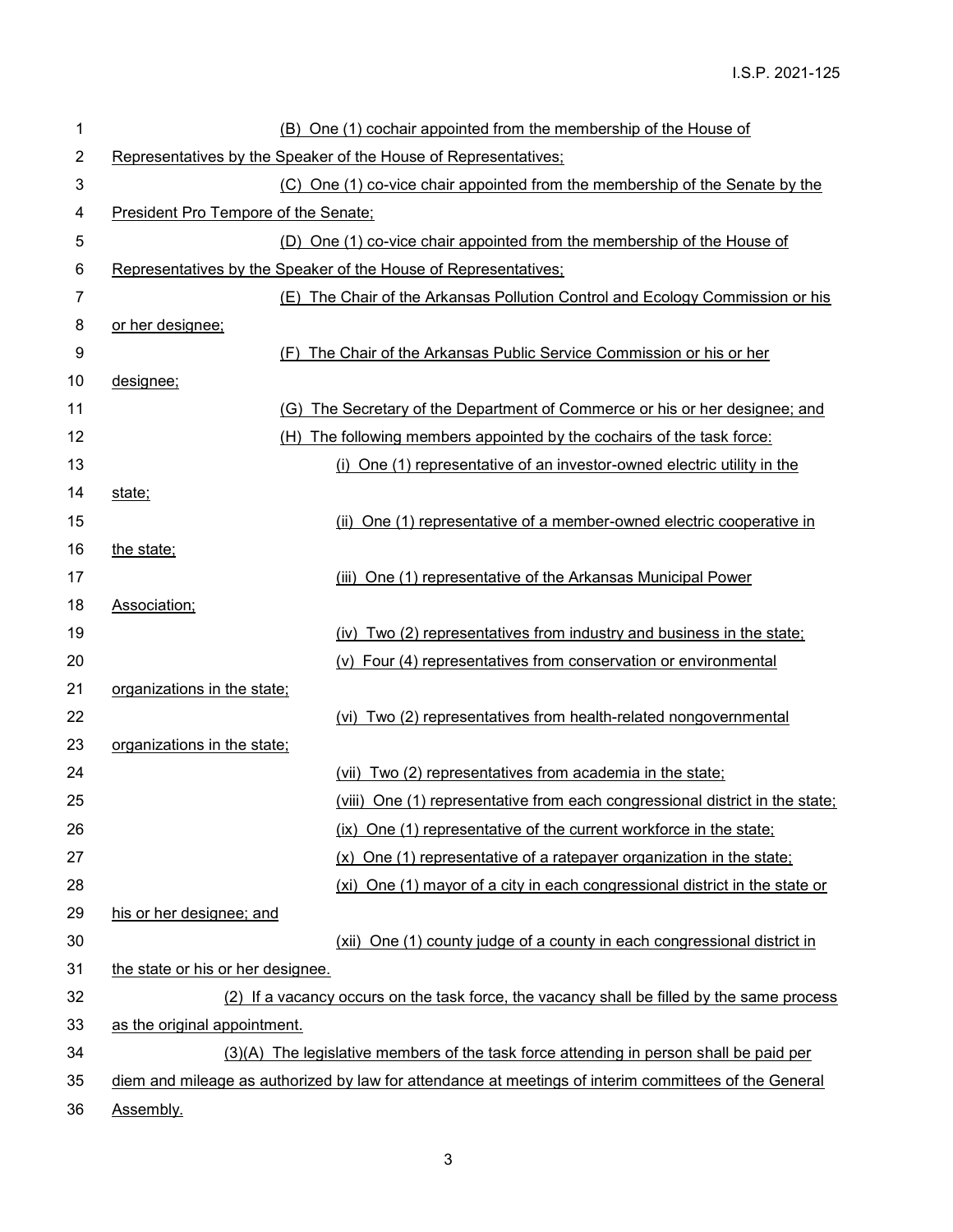| 1  | (B) The nonlegislative members of the task force may receive a per diem                                     |
|----|-------------------------------------------------------------------------------------------------------------|
| 2  | allowance of up to sixty dollars (\$60.00) when in attendance at regular or special meetings of the task    |
| 3  | force.                                                                                                      |
| 4  | (d)(1) The cochairs of the task force shall call the first meeting of the task force within thirty (30)     |
| 5  | days of the effective date of this act.                                                                     |
| 6  | (2)(A) The task force shall conduct its meetings using a digital access platform.                           |
| 7  | (B) Meetings of the task force shall be held at least one (1) time every month but                          |
| 8  | may occur more often at the call of the cochairs.                                                           |
| 9  | (3) The task force shall establish rules and procedures for conducting its business.                        |
| 10 | $(4)(A)(i)$ A majority of the members of the task force shall constitute a quorum for                       |
| 11 | transacting business of the task force.                                                                     |
| 12 | (ii) Members attending a meeting virtually shall count for purposes of                                      |
| 13 | establishing a quorum.                                                                                      |
| 14 | (B) An affirmative vote of a majority of a quorum present, in person or virtually,                          |
| 15 | shall be required for the passage of a motion or other task force action.                                   |
| 16 | (5) The Bureau of Legislative Research shall provide staff for the task force.                              |
| 17 | (e)(1) The purpose of the task force is to study and propose:                                               |
| 18 | (A) How to best prepare Arkansas to take full advantage of the transitioning                                |
| 19 | electric power sector with respect to job creation and economic development; and                            |
| 20 | (B) The best pathways for Arkansas to quickly achieve, in a cost-effective                                  |
| 21 | manner, an electric power sector with net-zero emissions by 2050, taking into consideration the need to:    |
| 22 | (i) Identify industry training gaps within the state for relevant sectors.                                  |
| 23 | including solar, nuclear, geothermal, wind, and other sectors related to the clean electricity industry;    |
| 24 | (ii) Assess existing collegiate, technical, apprenticeship, and career and                                  |
| 25 | technical education courses and training opportunities currently available inside and outside of the state, |
| 26 | identifying best practices that can be replicated by both the private sector and educational institutions;  |
| 27 | (iii) Work with the Division of Workforce Services to explore the use of                                    |
| 28 | funds received under the Workforce Innovation and Development Act, 29 U.S.C. § 3103 et seq., to             |
| 29 | develop pathways to prosperity for residents with barriers to employment through clean electricity jobs;    |
| 30 | (iv) Assess market demand for clean electricity for:                                                        |
| 31 | (a) Residential customers;                                                                                  |
| 32 | (b) Commercial customers;                                                                                   |
| 33 | (c) Industrial customers; and                                                                               |
| 34 | (d) Businesses wishing to relocate for access to clean energy;                                              |
| 35 | (v) Achieve an electric power sector with net-zero emissions:                                               |
| 36 | (a) At a reasonable cost to ratepayers;                                                                     |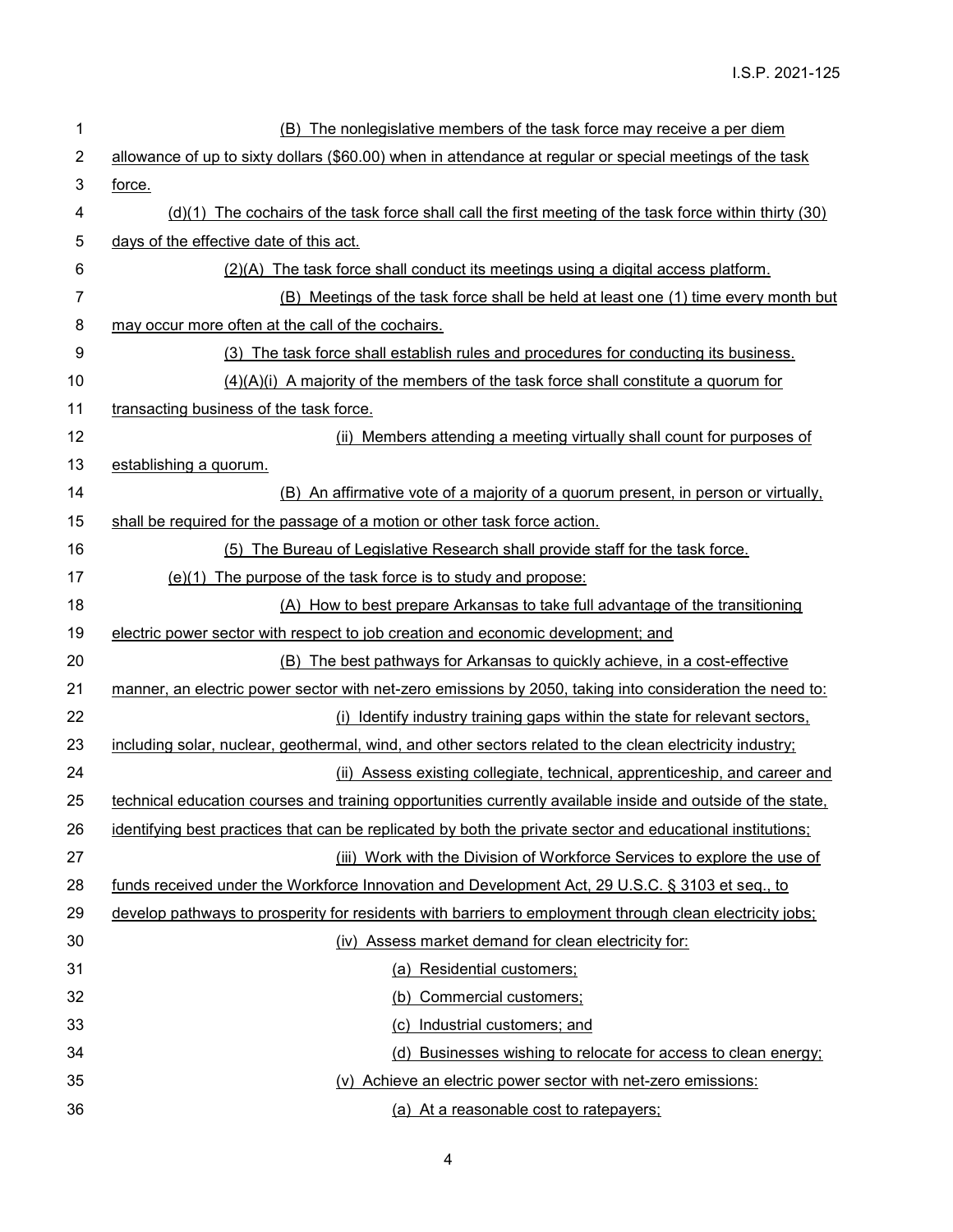| 1              | (b) With the lowest cumulative cost to achieve the emissions                                                    |
|----------------|-----------------------------------------------------------------------------------------------------------------|
| $\overline{c}$ | target;                                                                                                         |
| 3              | (c) With reasonably rapid attainment of the emissions target;                                                   |
| 4              | and                                                                                                             |
| 5              | (d) While maintaining high electric system reliability and                                                      |
| 6              | resilience;                                                                                                     |
| $\overline{7}$ | (vi) Assure equity for all customers and reduce the energy burden for                                           |
| 8              | low-income, underserved, and vulnerable communities;                                                            |
| 9              | (vii) Determine the appropriate pathways and programs for investor-                                             |
| 10             | owned utilities, municipal utilities, and member-owned utilities in achieving an electric power sector with     |
| 11             | net-zero emissions by 2050;                                                                                     |
| 12             | (viii) Prioritize approaches that are more applicable to decarbonization                                        |
| 13             | and electrification of other energy sectors, including without limitation industrial processes, transportation, |
| 14             | and building heating;                                                                                           |
| 15             | (ix) Identify currently available technologies and technology gaps                                              |
| 16             | relevant to achieving an electric power sector with net-zero emissions by 2050;                                 |
| 17             | (x) Continuously review all emerging technologies and changing                                                  |
| 18             | economics relevant to achieving an electric power sector with net-zero emissions by 2050;                       |
| 19             | (xi) Identify the roles of various programs and approaches in achieving                                         |
| 20             | an electric power sector with net-zero emissions by 2050, including without limitation energy efficiency,       |
| 21             | conservation, distributed generation, demand response, energy storage, and project financing for power          |
| 22             | sector infrastructure;                                                                                          |
| 23             | (xii) Identify and minimize impacts on vulnerable and underserved                                               |
| 24             | communities in seeking to achieve an electric power sector with net-zero emissions by 2050;                     |
| 25             | (xiii) Prioritize environmental and economic considerations relevant to                                         |
| 26             | achieving an electric power sector with net-zero emissions by 2050; and                                         |
| 27             | (xiv) Minimize new capacity additions with significant emissions that                                           |
| 28             | would likely become costly stranded assets.                                                                     |
| 29             | (2) To achieve this purpose, the task force shall:                                                              |
| 30             | (A) Evaluate, study, and address the issues identified in subdivision $(e)(1)$ of this                          |
| 31             | section; and                                                                                                    |
| 32             | (B) Recommend specific solutions and legislation necessary to provide                                           |
| 33             | pathways for Arkansas to maximize clean electricity jobs and economic development and to achieve an             |
| 34             | electric power sector with net-zero emissions by 2050.                                                          |